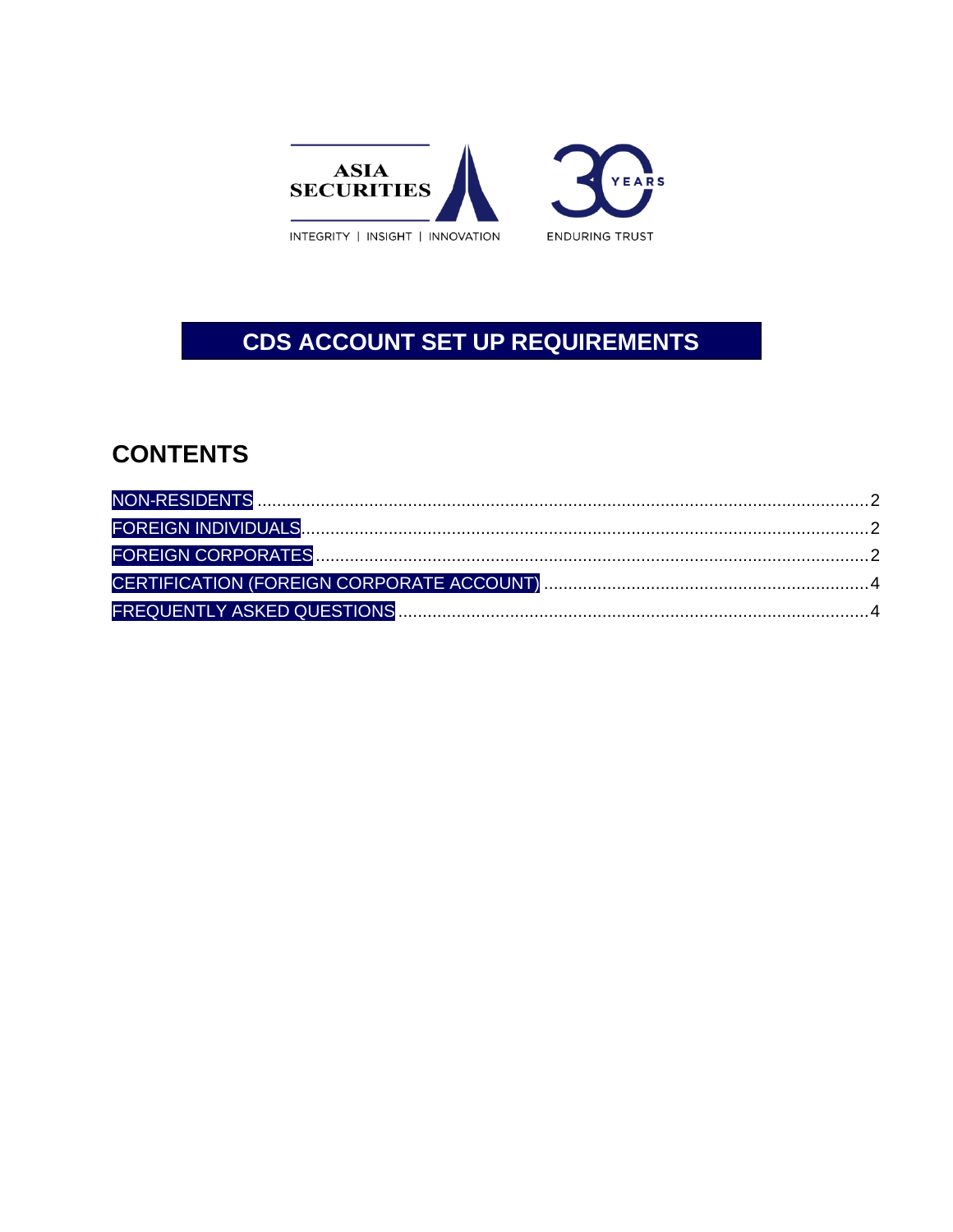# <span id="page-1-0"></span>**NON-RESIDENTS**

Nonresident clients who do not possess a custodian account will be registered with the CDS through Asia Securities.

Client registration will be completed upon forwarding the duly completed forms along with documentary and signatoryrequirements of CDS being met as specified below

#### <span id="page-1-1"></span>**FOREIGN INDIVIDUALS**

- 1. A copy of the valid Foreign Passport for non-nationals
- 2. CDS Form 1
- 3. CDS Form 1(A2)
- 4. Proof of residency document (copies of any utility bills within the last 3 months)
- 5. If a non-national applicant wishes to open an account giving a local correspondence address that person should provide sufficient information regarding the correspondence address (e.g., valid residential visa)
- 6. IIA (Inward Investment Account) account details with documentary proof.

#### **Note:**

- If the account is to be opened using a Power of Attorney (POA), a copy of a valid POA is required.
- For joint accounts, the same information is required from both applicants.

#### <span id="page-1-2"></span>**FOREIGN CORPORATES**

- 1. [IIA A](#page-3-2)ccount details (Bank statement within the last 3 months or letter from the IIA bank addressed to CDS informingthat the company maintain a IIA account)
- 2. A copy of Articles of Association of the company equivalent document.
- 3. Certificate of Incorporation of the company or equivalent document.
- 4. If a Director/s of the applicant is/are also a company, Certificate of Incorporation of such company.
- 5. A copy of the certificate of Good Standing or an equivalent document issued within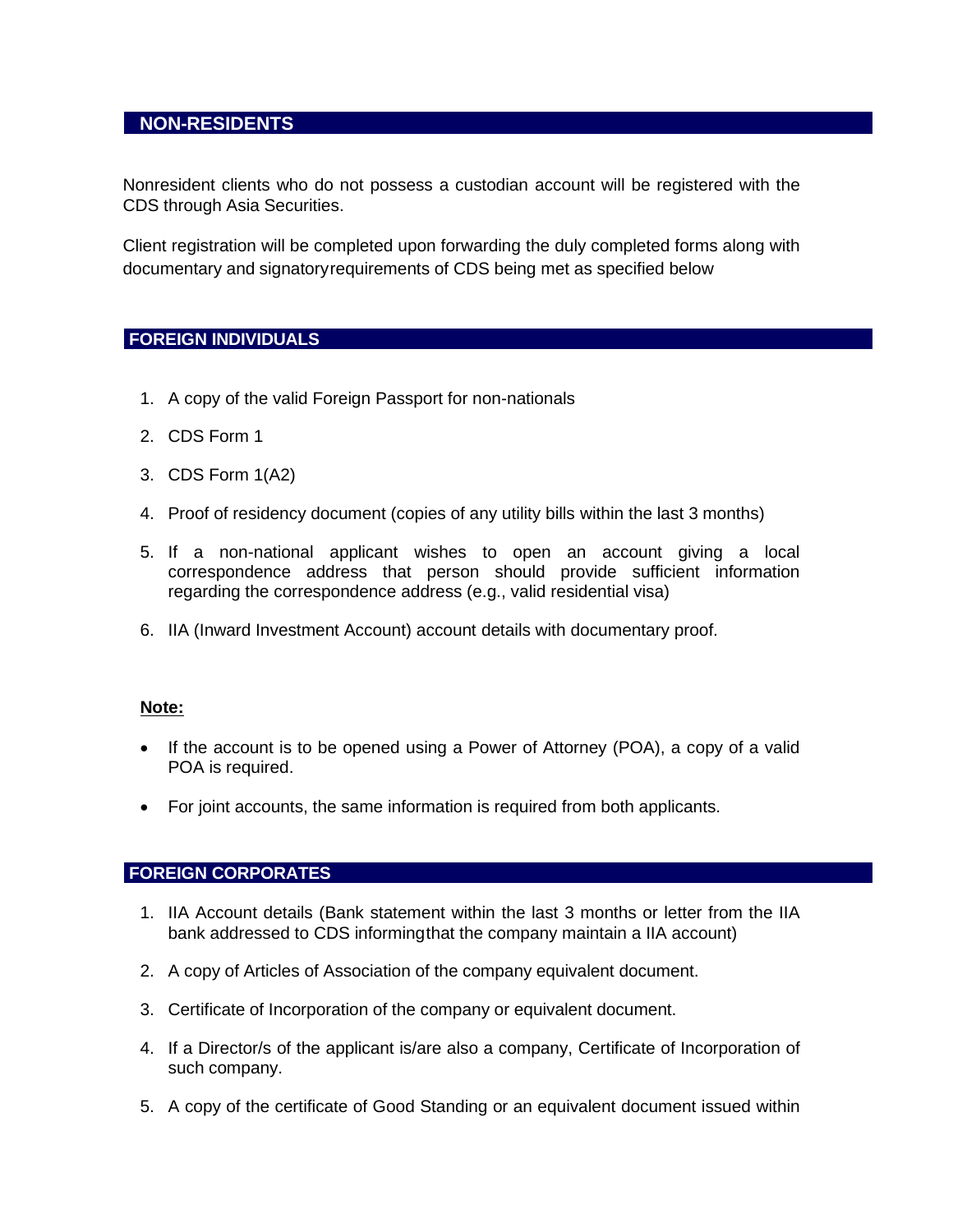a period of one year by the Registrar of companies/applicable authority where the company was incorporated.

- 6. A letter, issued within the last 3 month period preceding the date of the application to the CDS form the Company Secretary on a company letterhead confirming below details.
	- a. Full name of the Corporate Body (Company/Statutory body/a body established under an Act ofParliament/Society.)
	- b. Registered address.
	- c. Address for correspondence (if different from Registered Address.)
	- d. Place of Incorporation / place where established.
	- e. IIA (Inward Investment Account) Account details with proof (where the applicant is a Non-Resident.)

f.Names, addresses, Passport number/s and occupations of Directors.

If the company is listed on a Stock Exchange only the names should be given. Proof of such listing should be submitted in that event. Website reference is accepted.

If the Director/s is/are also a company, the following information on such Director company should be given:

- i. Name of the company.
- ii. Date of Incorporation.
- iii. Place of Incorporation.
- iv. Registered Address.

If an authorized person is signing the CDS application form on behalf of the applicant company, a copy of the Board Resolution/Power of Attorney authorizing such person to sign on behalf of the Company and a copy of Passport of such person should be submitted.

- g. Names and addresses of top 10 shareholders/members (not applicable if the Company is listed on a Stock Exchange.)
- h. Name of person/s authorized to give instructions with a copy of the Power of Attorney/Board Resolution and copy.
- 7. CDS 2 and CDS 2B signed by two directors and the emboss and company seal placed on the signatures
- 8. KYC forms to be signed by two authorized signatories.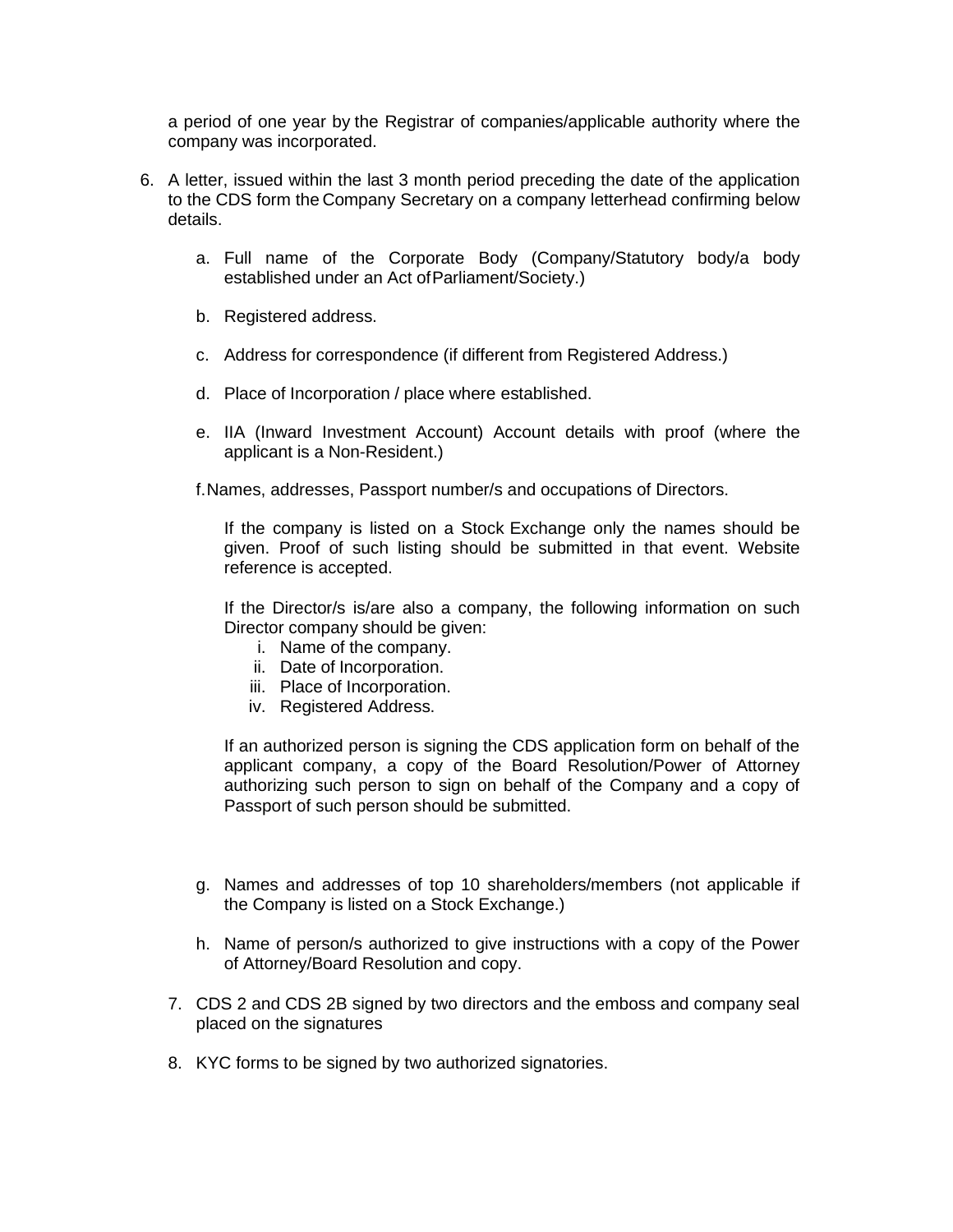# <span id="page-3-0"></span>**CERTIFICATION (FOREIGN CORPORATE ACCOUNT)**

All supporting documents to be submitted to the CDS should be certified or attested or authenticated for purposes of validating by persons mentioned below. Such certification should state that the document certified is a true copy.

- 1. By the company registry where the documents were originally issued.
- 2. By a Sri Lankan diplomatic officer or Sri Lankan consular officer in the country where the documents were originally issued.
- 3. By a solicitor, attorney-at-law, notary public, practicing in the country where the applicant resides

## <span id="page-3-1"></span>**FREQUENTLY ASKED QUESTIONS**

#### **1. What is an IIA account?**

<span id="page-3-2"></span>An Inward Investment Account (IIA) is an LKR account which can be opened by eligible investors to invest in Government securities (Treasury Bills and Treasury Bonds), equity capital of companies incorporated in Sri Lanka and Units of Unit Trusts in Sri Lanka.

The IIA account has to be opened at any commercial bank to facilitate the inward and outward remittance of investments of non-resident investors.

Where the application includes a Global Custodian and the application is forwarded through a Custodian Bank, a copy of the SWIFT message or similar document issued by the Global Custodian instructing the local Custodian Bank to open the account on behalf of the beneficiary company should be submitted together with a declaration from the Global Custodian that a Custody arrangement or agreement exists between the Global Custodian and the beneficiary.

**Note:** *At the time of IIA account opening, we advise you to provide a letter to the bank informing them to honor purchase orders send from Asia Securities. If no such authorization is provided, you will need to authorize each purchase done for the bank to issue to pay orders and this could result in delay for purchase payments more than t+3.*

#### **2. What are the global Banks operating in Sri Lanka?**

HSBC, Citi Bank, Standard Charted Bank, Deutsche Bank

#### **3. How does the Settlement cycle work for my transactions?**

The settlement is due in T+3 (Trade Day + 3 working days) for both Buy and Sell side

**Purchase**: Asia securities will send the buy order trade confirmation to the bank where you have the IIA account. The Bank needs to have the funds ready by T+3 for collection